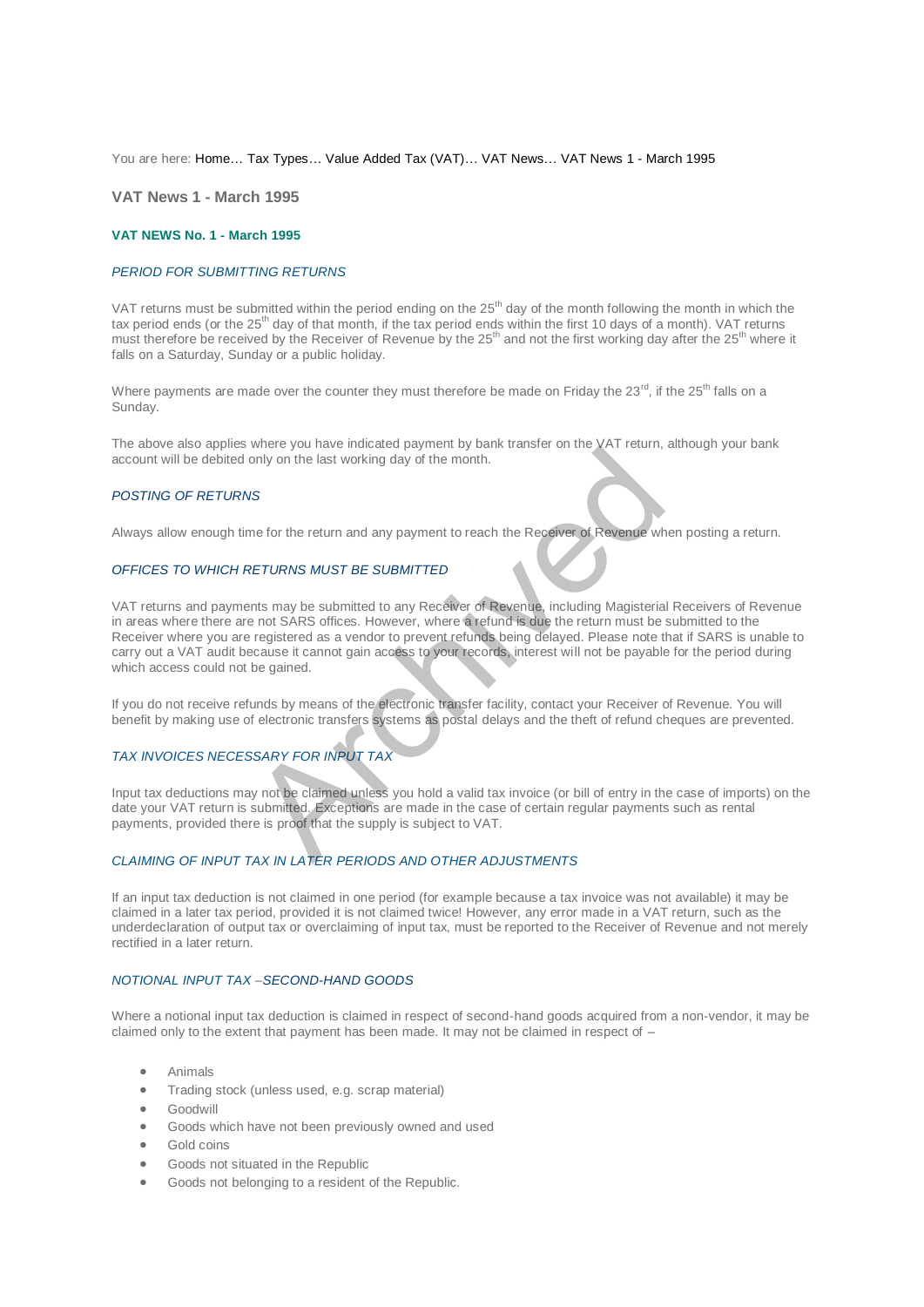In the case of fixed property or a unit in a share block company, the input tax deduction is limited to the amount of transfer duty paid, or in the case of a share block unit, the stamp duty paid.

## *SALE OF BUSINESS ASSETS*

Where business assets (e.g. farms, buildings, plants, equipment, motor vehicles or scrap material) are sold, VAT is payable on such sales. This also applies to assets acquired before VAT was introduced.

The only exceptions are assets acquired for making exempt supplies and goods in respect of which you are not permitted to claim an input tax deduction (e.g. motor cars and entertainment).

## *ADVERTISEMENTS AND QUOTATIONS*

When placing adverts or giving quotations the VAT inclusive price must be given! You may, however, give the exclusive price, the amount of VAT and the inclusive price. Failure to give the VAT inclusive price will result in disputes with purchasers, complaints to the Consumer Council and could lead to prosecution.

### *EXAMPLES*

| <b>INCORRECT</b>                                                                                     |                                                                                                           |            | <b>CORRECT</b>                                                                |                                                                                               |  |
|------------------------------------------------------------------------------------------------------|-----------------------------------------------------------------------------------------------------------|------------|-------------------------------------------------------------------------------|-----------------------------------------------------------------------------------------------|--|
| $R50 + VAT$                                                                                          |                                                                                                           |            | <b>R57</b>                                                                    | (VAT included)                                                                                |  |
| Price                                                                                                |                                                                                                           | <b>R50</b> | OR.                                                                           |                                                                                               |  |
| <b>VAT</b>                                                                                           |                                                                                                           | R 7        | Price                                                                         | <b>R50</b>                                                                                    |  |
| Inclusive                                                                                            |                                                                                                           | <b>R57</b> | <b>VAT</b>                                                                    | <u>R</u> 7                                                                                    |  |
| R50 (exclusive)                                                                                      |                                                                                                           |            | Inclusive                                                                     | <b>R57</b>                                                                                    |  |
| <b>SALES OF GOING CONCERNS</b>                                                                       |                                                                                                           |            |                                                                               |                                                                                               |  |
| If you sell your business as a going concern the sale is subject to VAT but the zero rate will apply |                                                                                                           |            |                                                                               |                                                                                               |  |
| The agreement of sale is in writing and it is stated therein that it is a sale of a going cor<br>۰   |                                                                                                           |            |                                                                               |                                                                                               |  |
| $\bullet$                                                                                            | It is clear from the contract that it is intended that the business will be an income earnir<br>transfer. |            |                                                                               |                                                                                               |  |
| The whole enterprise or a part thereof which is capable of separate operation is being<br>۰          |                                                                                                           |            |                                                                               |                                                                                               |  |
| The purchaser is a registered vendor and you have obtained a copy of his/her VAT reg<br>$\bullet$    |                                                                                                           |            |                                                                               |                                                                                               |  |
|                                                                                                      |                                                                                                           |            |                                                                               |                                                                                               |  |
|                                                                                                      |                                                                                                           |            | may be obtained from the Receiver of Revenue should more details be required. | These rules have been laid down to prevent costly disputes between purchasers and sellers. VA |  |
| SPOUSES MARRIED IN COMMUNITY OF PROPERTY                                                             |                                                                                                           |            |                                                                               |                                                                                               |  |

### *SALES OF GOING CONCERNS*

If you sell your business as a going concern the sale is subject to VAT but the zero rate will apply if -

- The agreement of sale is in writing and it is stated therein that it is a sale of a going concern.
- It is clear from the contract that it is intended that the business will be an income earning activity on the date of transfer.
- The whole enterprise or a part thereof which is capable of separate operation is being disposed of.
- The purchaser is a registered vendor and you have obtained a copy of his/her VAT registration certificate.

These rules have been laid down to prevent costly disputes between purchasers and sellers. VAT Practice Note No. 14 may be obtained from the Receiver of Revenue should more details be required.

# *SPOUSES MARRIED IN COMMUNITY OF PROPERTY*

Spouses married in community of property are, for the purposes of the Value-Added Tax Act, treated as an unincorporated body of persons akin to a partnership. The joint estate created by the marriage is therefore treated as a person for VAT purposes, separate and distinct from the husband and wife. In practice, the registration as a vendor for VAT purposes will be in the name of either the husband or the wife, but this does not affect the principle that the registration and the normal VAT principles apply to the joint estate as a whole – for example, if the couple sell their farm, VAT is payable on the whole farm.

The above principles do not apply where the property is for some reason the sole property of the non-trading spouse – e.g. a farm bequeathed to the wife and excluded from community of property, unless for some or other reason the farm formed an asset of the partnership.

# *DEBT COLLECTION COMMISSIONS AND FEES ARRANGING FINANCIAL SERVICES*

As from 1 April 1995 these services no longer constitute financial services. Commission and fees for these services are accordingly subject to VAT at the standard rate (e.g. commission earned for referring a client to a financial institution).

### *SHORT-TERM INSURANCE*